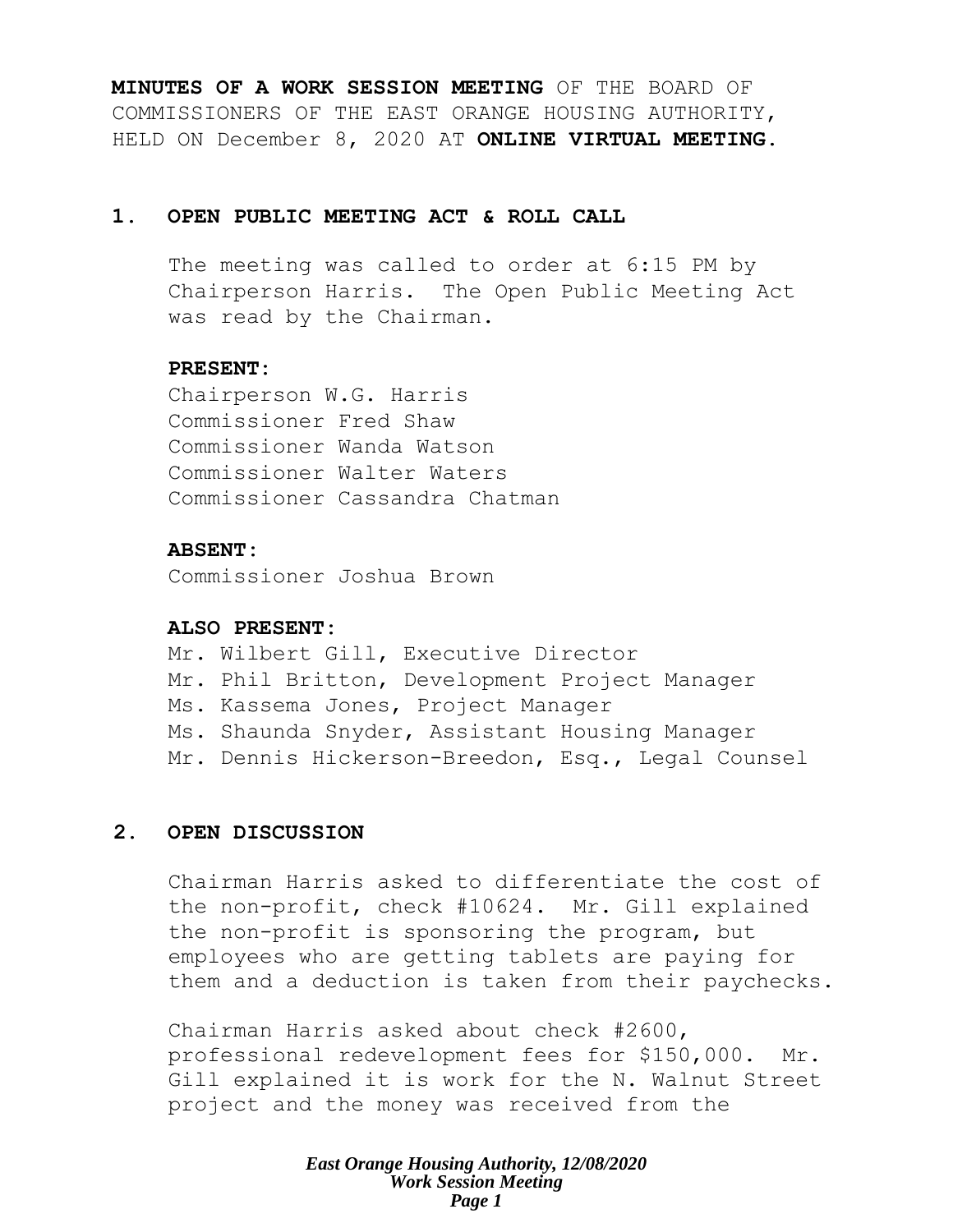developer.

Chairman Harris asked about check #10716, Dell Latitude Docking Stations. Mr. Gill explained it was for 13 laptops.

Chairman Harris about PTGH bills, check #1698. Mr. Gill explained it was a total turn over due to wear and tear of the apartments.

Chairman Harris asked about check #1703, reimbursement for damaged furniture. Mr. Gill explained a tenant's furniture was damaged during the construction and she settled for \$500.00.

Commissioner Shaw asked about how much money is being allocated for the toy drive. Ms. Coley is working to get online donations. Last year a couple of thousand dollars were collected. Mr. Gill will do an outreach because it may be late to get money through the website.

## **3. ADJOURNMENT**

Work Session adjourned at 6:32 PM.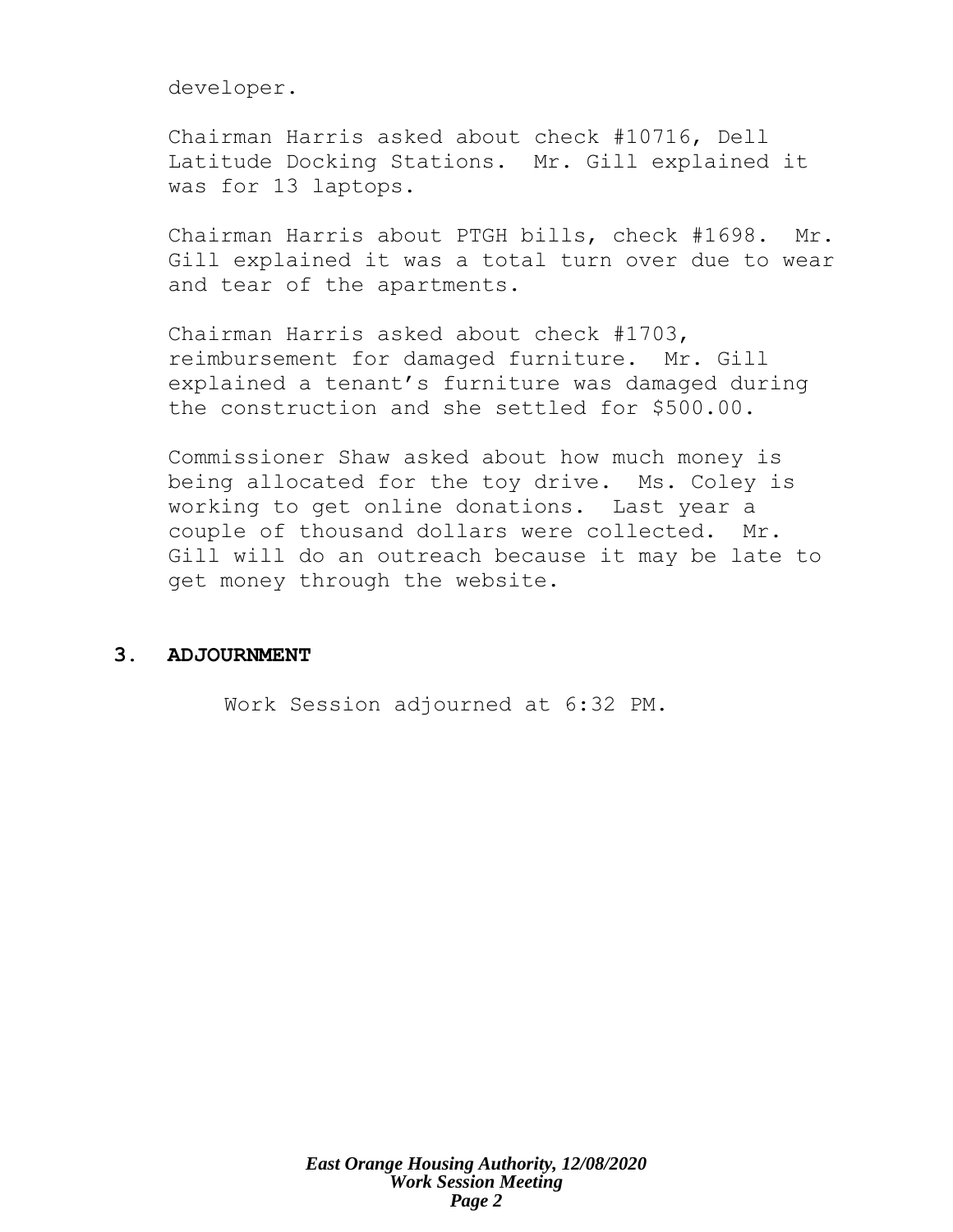**REGULAR MEETING** OF THE BOARD OF COMMISSIONERS OF THE EAST ORANGE HOUSING AUTHORITY, HELD ON DECEMBER 8, 2020 VIA CONFERENCE CALL.

The Board of Commissioners of the Housing Authority of the City of East Orange met in a Regular Meeting, via conference call, on the 8th day of December 8, 2020. Chairperson W.G. Harris called the meeting to order at 7:06 PM.

The Chairman stated that this meeting is being conducted in conformity with the Open Public Meeting Act. Due to the Covid-19 pandemic, in lieu of a regular live meeting, the December 8, 2020 Board of Commissioners meeting will be conducted by conference call. The meeting will begin promptly at 7:00 PM, dial-in number: 201-479-3015, access code: 11875113#. The notice was posted on the EOHA website on November 30, 2020. The EOHA Mission Statement was read by the Recording Secretary.

## **PRESENT:**

Chairperson W.G. Harris Vice-Chairman Walter Waters Commissioner Wanda Watson Commissioner Cassandra Chatman Commissioner Fred Shaw

## **ABSENT:**

Commissioner Joshua Brown

### **ALSO PRESENT:**

Mr. Wilbert Gill, Executive Director Ms. Elena Coley, Director of Operations Mr. Phil Britton, Development Project Manager Ms. Kassema Jones, Project Manager Mr. Dennis Hickerson-Breedon, Esq., Legal Counsel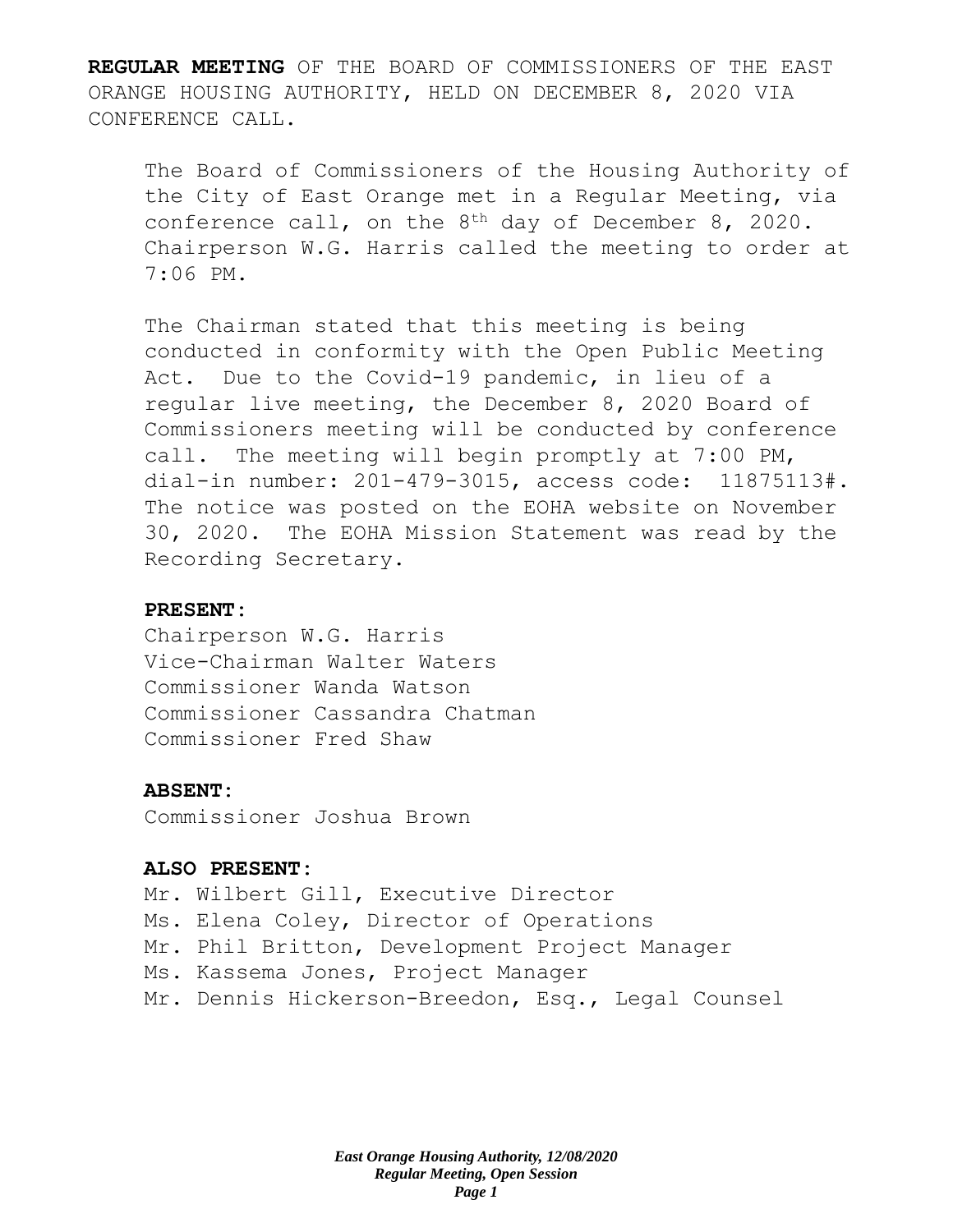#### **PUBLIC NOTICE OF REGULAR MEETING**

# **TO: BOARD OF COMMISSIONERS OF THE HOUSING AUTHORITY OF THE CITY OF EAST ORANGE, CITY CLERK OF EAST ORANGE, EAST ORANGE RECORD AND NEWARK STAR LEDGER**

Notice is hereby given pursuant to the Open Public Meetings Act, that a Regular Meeting of the Board of Commissioners of the Housing Authority of the City of East Orange, will be held on December 8, 2020, via conference call, for the purpose of acting upon:

# **2020-43 AUTHORIZING OR RATIFYING PAYMENT OF THE BILL LIST FOR THE MONTH OF NOVEMBER 2020**

- **2020-44 RESOLUTION DESIGNATING ELENA COLEY AS A PUBLIC AGENCY COMPLIANCE OFFICER (P.A.C.O.) FOR THE EAST ORANGE HOUSING AUTHORITY FOR THE YEAR ENDING DECEMBER 31, 2021**
- **2020-45 RESOLUTION APPOINTING DUANGRAT SIMPKINS AS ITS FUND COMMISSIONER FOR THE NEW JERSEY PUBLIC HOUSING AUTHORITY JOINT INSURANCE FUND FOR THE FUND YEAR ENDING DECEMBER 31, 2021**
- **2020-46 RESOLUTION AUTHORIZING THE EXECUTIVE DIRECTOR TO RENEW THE PROPERTY MANAGEMENT AGREEMENT WITH PTGH-EO URBAN RENEWAL, LLC PROPERTIES FOR MANAGEMENT OF PARK TERRACE APARTMENTS AND GROVE HOUSE APARTMENTS FOR A PERIOD OF ONE YEAR**
- **2020-47 RESOLUTION APPOINTING WILBERT GILL AS THE QUALIFIED PURCHASING AGENT FOR THE EAST ORANGE HOUSING AUTHORITY AND TO SET THE BID THRESHOLD AT \$44,000**
- **2020-48 RESOLUTION AUTHORIZING COLLABORATING WITH EAST ORANGE CDC, SIERRA HOUSE AND PROUD LIVING FOR**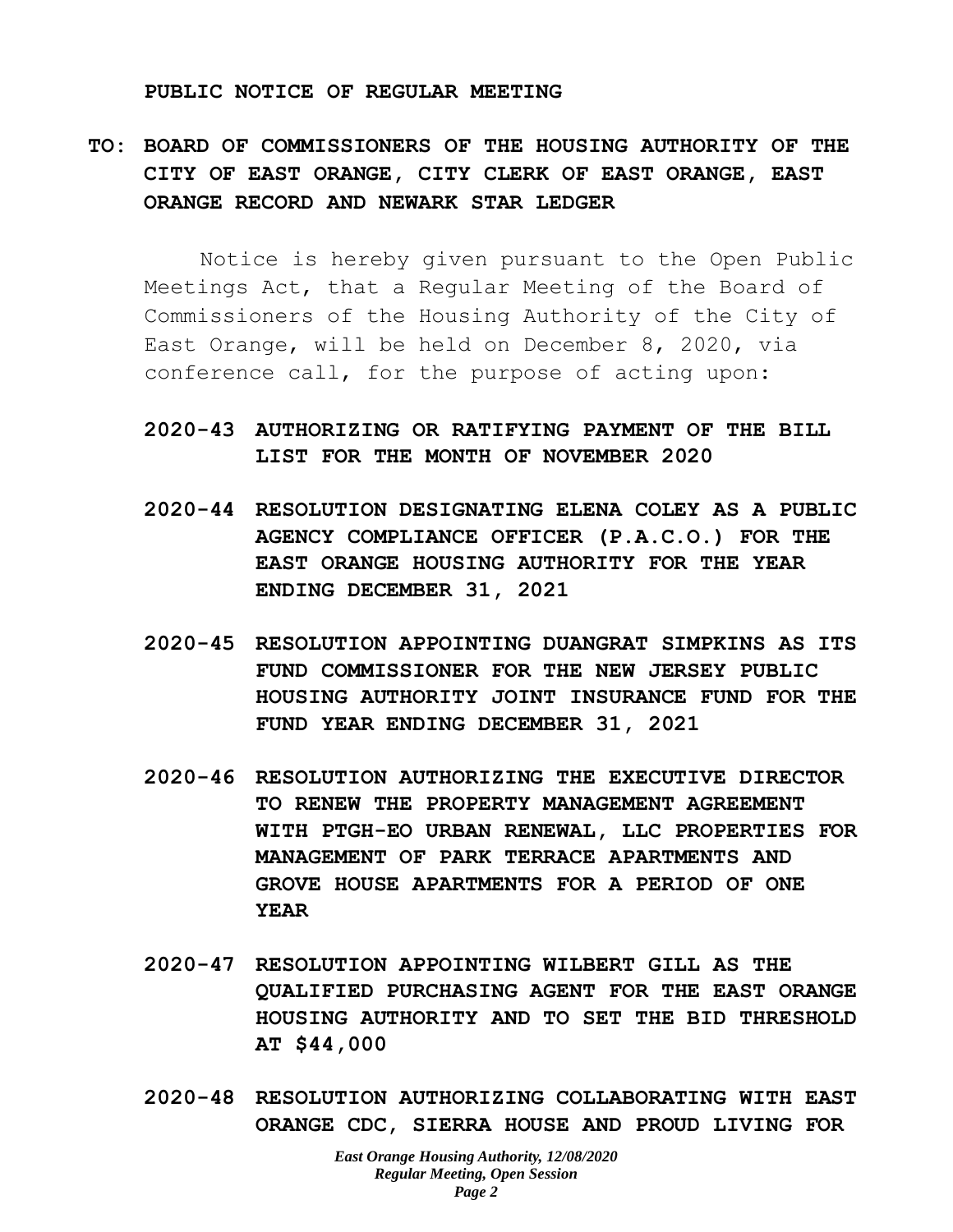**THE 2020 HOLIDAY TOY DRIVE 2020-49 RESOLUTION APPROVING ADDITION OF A FULL-TIME HOUSING CHOICE VOUCHER (HCV) HOUSING ASSISTANCE TECHNICIAN AT SALARY RANGE OF \$38,424 - \$64,904 PER YEAR, EFFECTIVE JANUARY 1, 2021** 

- **2020-50 RESOLUTION APPROVING CREATION OF A PART-TIME, NON-EXEMPT POSITION OF ACCOUNTING ASSISTANT WITH A SALARY RANGE OF \$28,080 - \$39,000 PER YEAR, EFFECTIVE JANUARY 1, 2021**
- **2020-51 RESOLUTION AUTHORIZING THE TRANSFER OF \$50,000 OF DEVELOPMENT FEES EARNED ON THE HALSTED STREET SENIOR HOUSING PROJECT TO EAST ORANGE HOUSING COMMUNITY DEVELOPMENT CORPORATION FOR AFFORDABLE HOUSING AND OTHER COMMUNITY-BASED PROGRAMS**
- **2020-52 RESOLUTION AUTHORIZING PAYMENT OF 2020 DISCRETIONARY PAYMENT TO STAFF IN AN AMOUNT NOT TO EXCEED \$25,000 IN AGGREGATE**
- **2020-53 RESOLUTION ELECTING COMMISSIONER WATERS FOR THE POSITION OF CHAIRPERSON FOR THE BOARD OF COMMISSIONERS FOR 2021**
- **2020-54 RESOLUTION ELECTING COMMISSIONER HARRIS FOR THE POSITION OF VICE CHAIRPERSON FOR THE BOARD OF COMMISSIONERS FOR 2021**
- **2020-55 RESOLUTION ELECTING COMMISSIONER WATSON FOR THE POSITION OF TREASURER FOR THE BOARD OF COMMISSIONERS FOR 2021**

And for the purpose of transacting any other business related hereto or which may properly come before each meeting.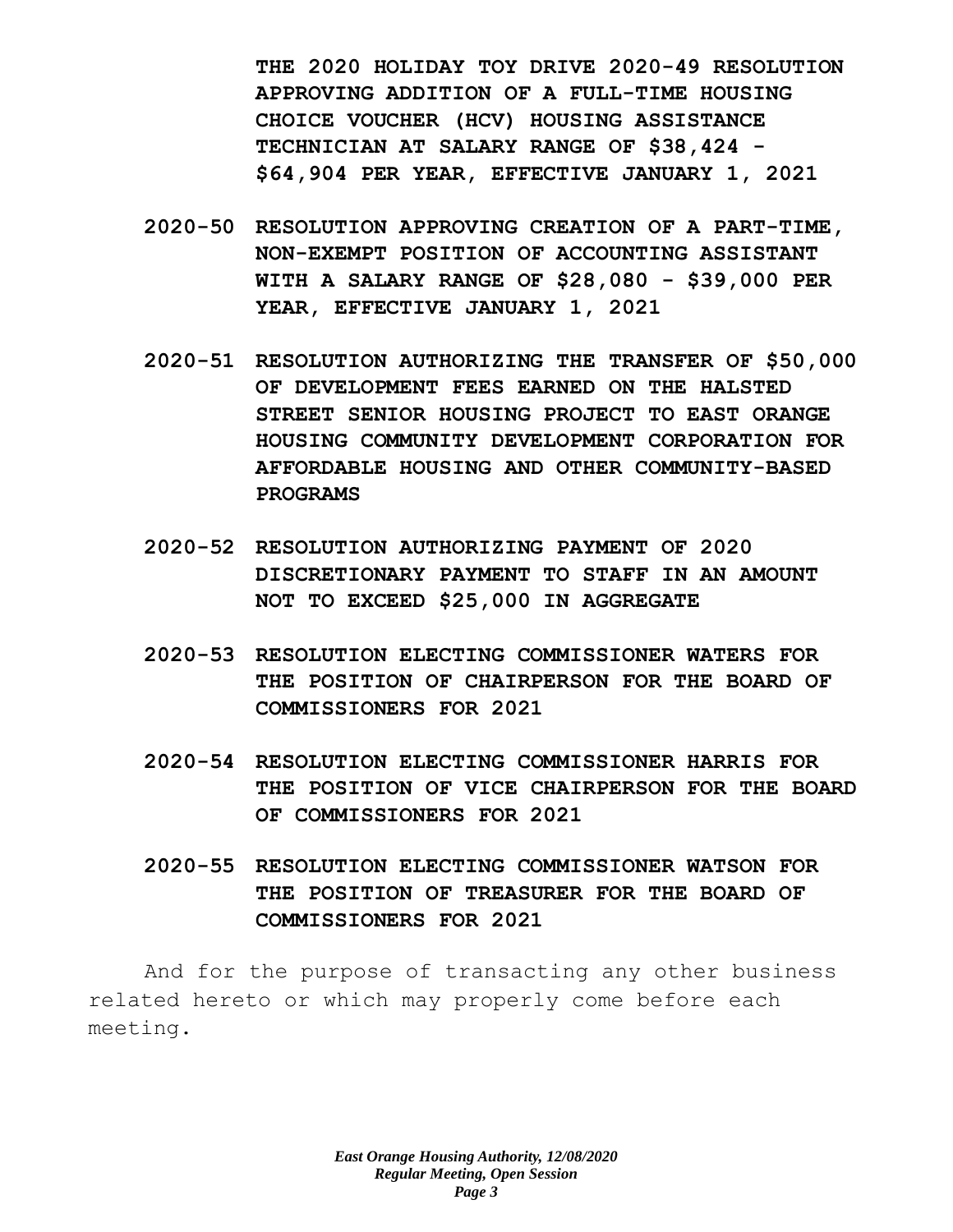### 1. **OPEN PUBLIC MEETING ACT and ROLL CALL**

### **PRESENT:**

Chairperson W.G. Harris Vice-Chairman Walter Waters Commissioner Wanda Watson Commissioner Fred Shaw Commissioner Cassandra Chatman

#### **ABSENT:**

Commissioner Joshua Brown

#### **ALSO PRESENT:**

Mr. Wilbert Gill, Executive Director Ms. Elena Coley, Director of Operations Mr. Phil Britton, Development Project Manager Ms. Kassema Jones, Project Manager Mr. Dennis Hickerson-Breedon, Esq., Legal Counsel

### **2. MINUTES**

**MOTION:** Commissioner Waters moved to approve the minutes of the previous meeting in November 2020. Commissioner Chatman seconded. There were no questions.

ROLL CALL:

Ayes: Chatman, Watson, Shaw, Waters, Harris. Nays: None. Abstentions: None.

The Resolution was approved 5-0-0.

## **3. APPROVAL OF THE BILLS**

**MOTION:** Commissioner Watson moved to approve the payment of September bills. Commissioner Waters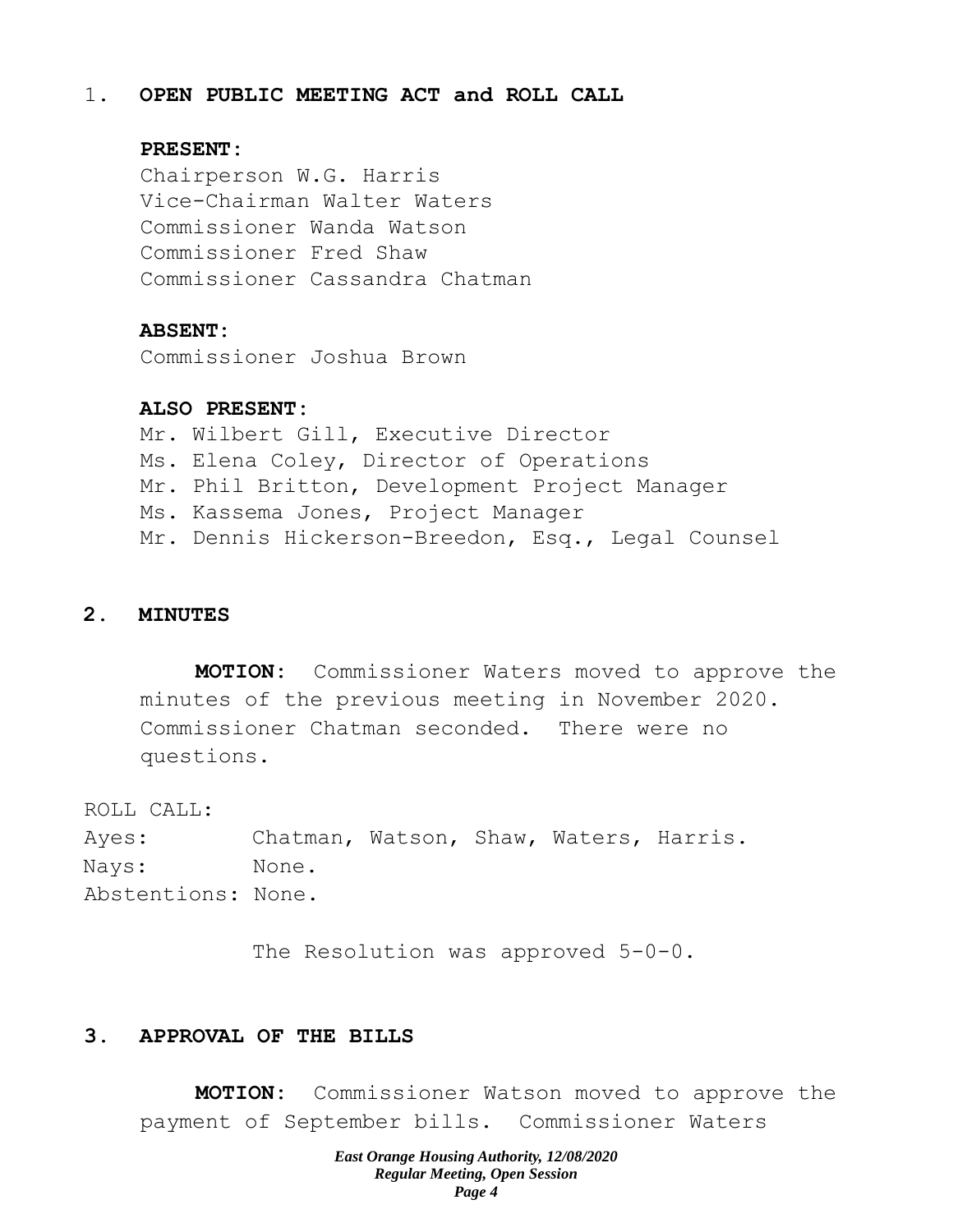seconded. There were no questions.

ROLL CALL: Ayes: Watson, Shaw, Chatman, Waters, Harris. Nays: None. Abstentions: None.

The Resolution was approved 5-0-0.

### **4. VISITORS**

**Anita Bynam**, 17-39 Lincoln Street, East Orange. Ms. Bynam called because she has a conflict of interest with the EOHA. She has not had a hearing and her rent hasn't been paid since last year. She is on Section 8. She was directed to contact Mr. Gill directly.

#### **5. REPORTS**

#### **COMMITTEE REPORTS**

**REAL ESTATE DEVELOPMENT:** There was no report.

**FINANCE:** There was no report.

**BUILDINGS & GROUNDS:** There was no report.

**BY-LAWS & PROCUREMENT:** There was no report.

**PERSONNEL:** There was no report.

**NON-PROFIT COMMITTEE:** There was no report.

**EOHCDC BOARD OF DIRECTORS**: There was no report.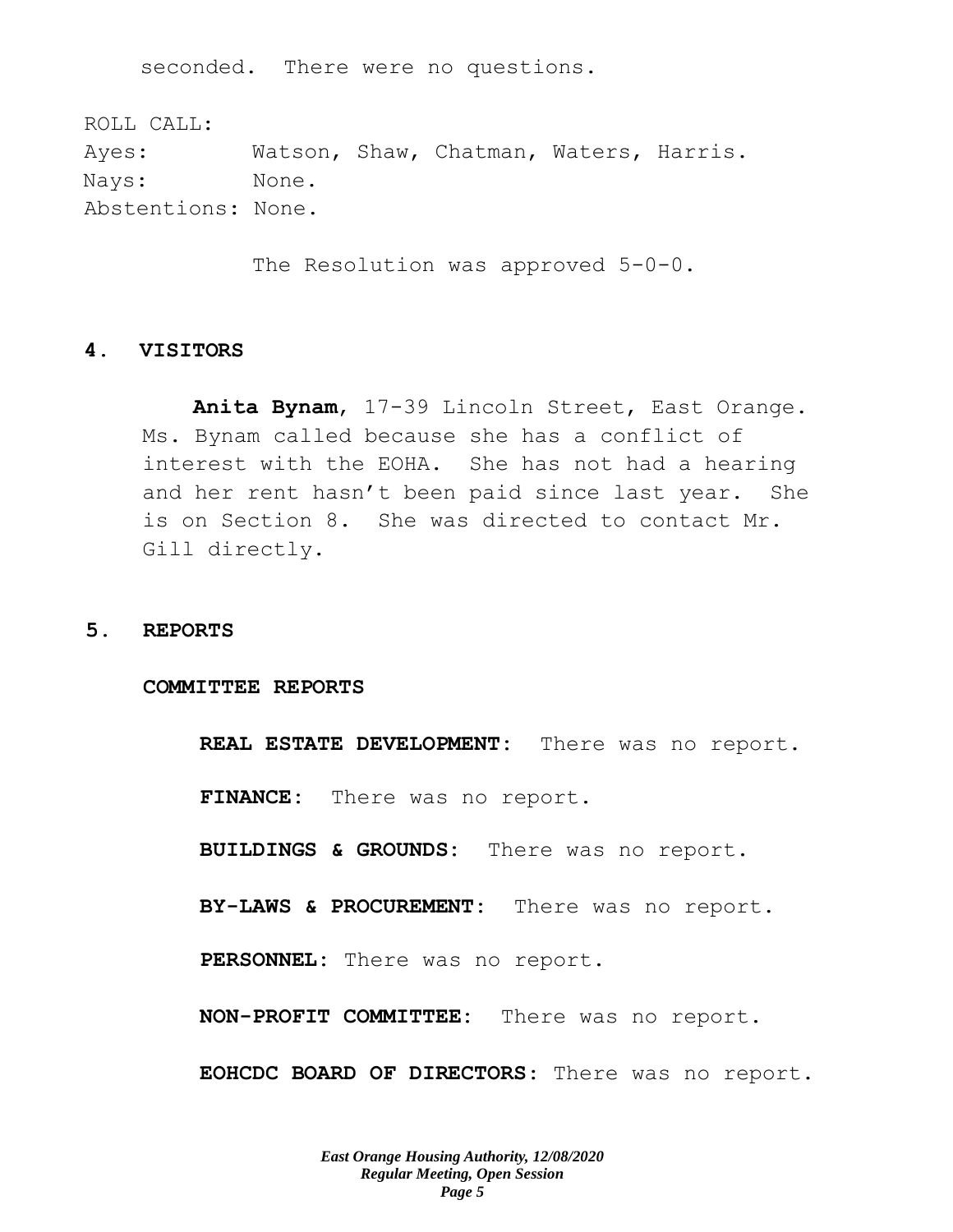#### **LEGAL REPORT (Board Attorneys)**

There was no report.

## **EXECUTIVE DIRECTOR**

The report stood. Mr. Gill highlighted his report, portions of the executive reports and answered questions from the Commissioners. Mr. Britton gave an update of the construction projects. Ms. Coley Sierra House. Ms. Denise Middleton\* updated the board members on the voucher situation. Ms. Jones updated the board members regarding her report.

#### **6. OLD BUSINESS**

There was no Old Business.

#### **7. NEW BUSINESS**

There was no New Business.

### **8. RESOLUTIONS**

**2020-44 RESOLUTION DESIGNATING ELENA COLEY AS A PUBLIC AGENCY COMPLIANCE OFFICER (P.A.C.O.) FOR THE EAST ORANGE HOUSING AUTHORITY FOR THE YEAR ENDING DECEMBER 31, 2021** 

Commissioner Shaw moved to approve. Commissioner Chatman seconded. There were no questions.

ROLL CALL:

| Ayes: | Chatman, Watson, Shaw, Waters, Harris. |  |  |
|-------|----------------------------------------|--|--|
|       |                                        |  |  |

Nays: None.

#### *East Orange Housing Authority, 12/08/2020 Regular Meeting, Open Session Page 6*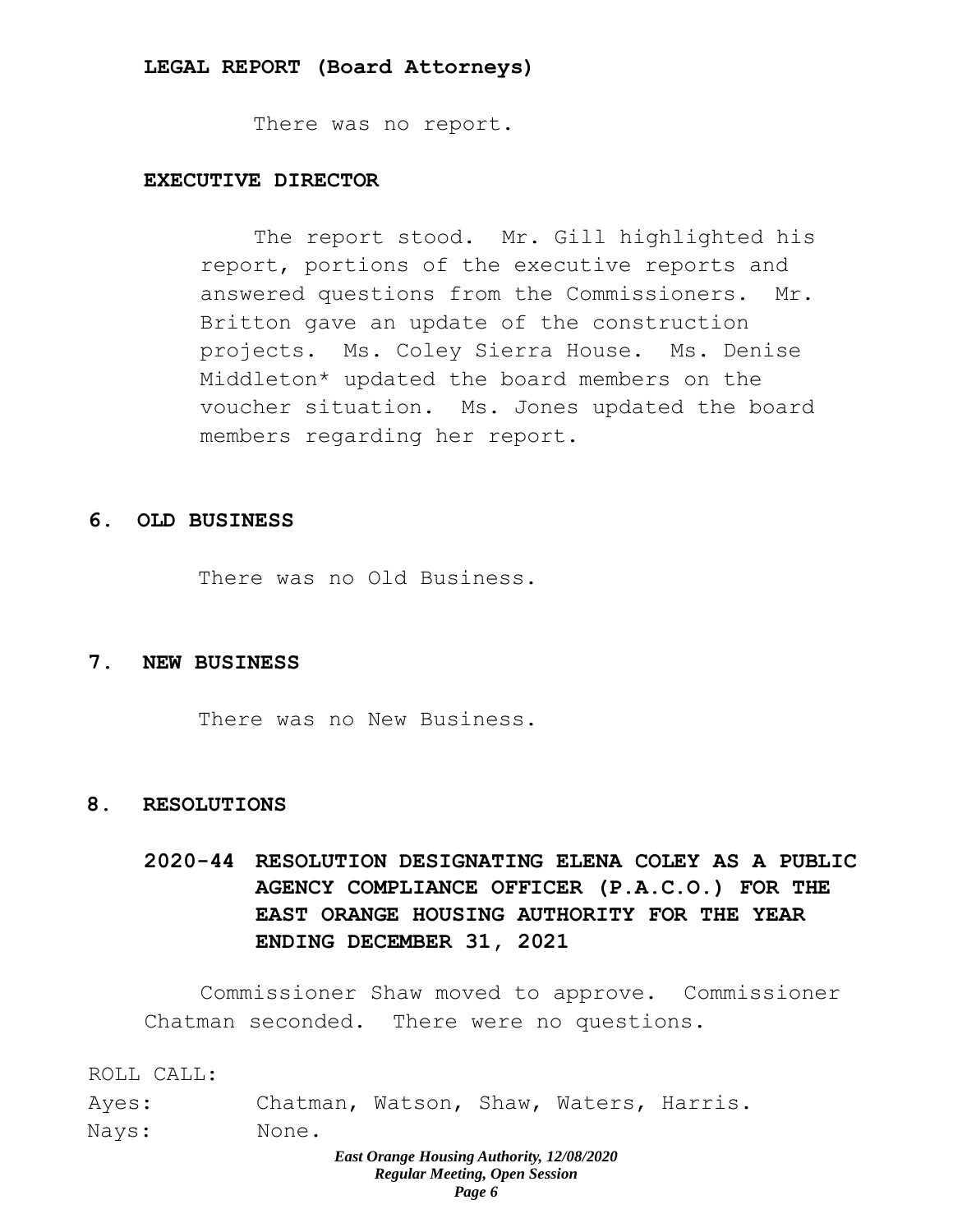Abstentions: None.

The Resolution was approved 5-0-0.

# **2020-45 RESOLUTION APPOINTING DUANGRAT SIMPKINS AS ITS FUND COMMISSIONER FOR THE NEW JERSEY PUBLIC HOUSING AUTHORITY JOINT INSURANCE FUND FOR THE FUND YEAR ENDING DECEMBER 31, 2021**

Commissioner Waters moved to approve. Commissioner Chatman seconded. There were no questions.

ROLL CALL:

Ayes: Chatman, Watson, Shaw, Waters, Harris. Nays: None. Abstentions: None.

The Resolution was approved 5-0-0.

**2020-46 RESOLUTION AUTHORIZING THE EXECUTIVE DIRECTOR TO RENEW THE PROPERTY MANAGEMENT AGREEMENT WITH PTGH-EO URBAN RENEWAL, LLC PROPERTIES FOR MANAGEMENT OF PARK TERRACE APARTMENTS AND GROVE HOUSE APARTMENTS FOR A PERIOD OF ONE YEAR**

Commissioner Watson moved to approve. Commissioner Shaw seconded. There were no questions.

ROLL CALL: Ayes: Chatman, Watson, Shaw, Waters, Harris. Nays: None. Abstentions: None.

The Resolution was approved 5-0-0.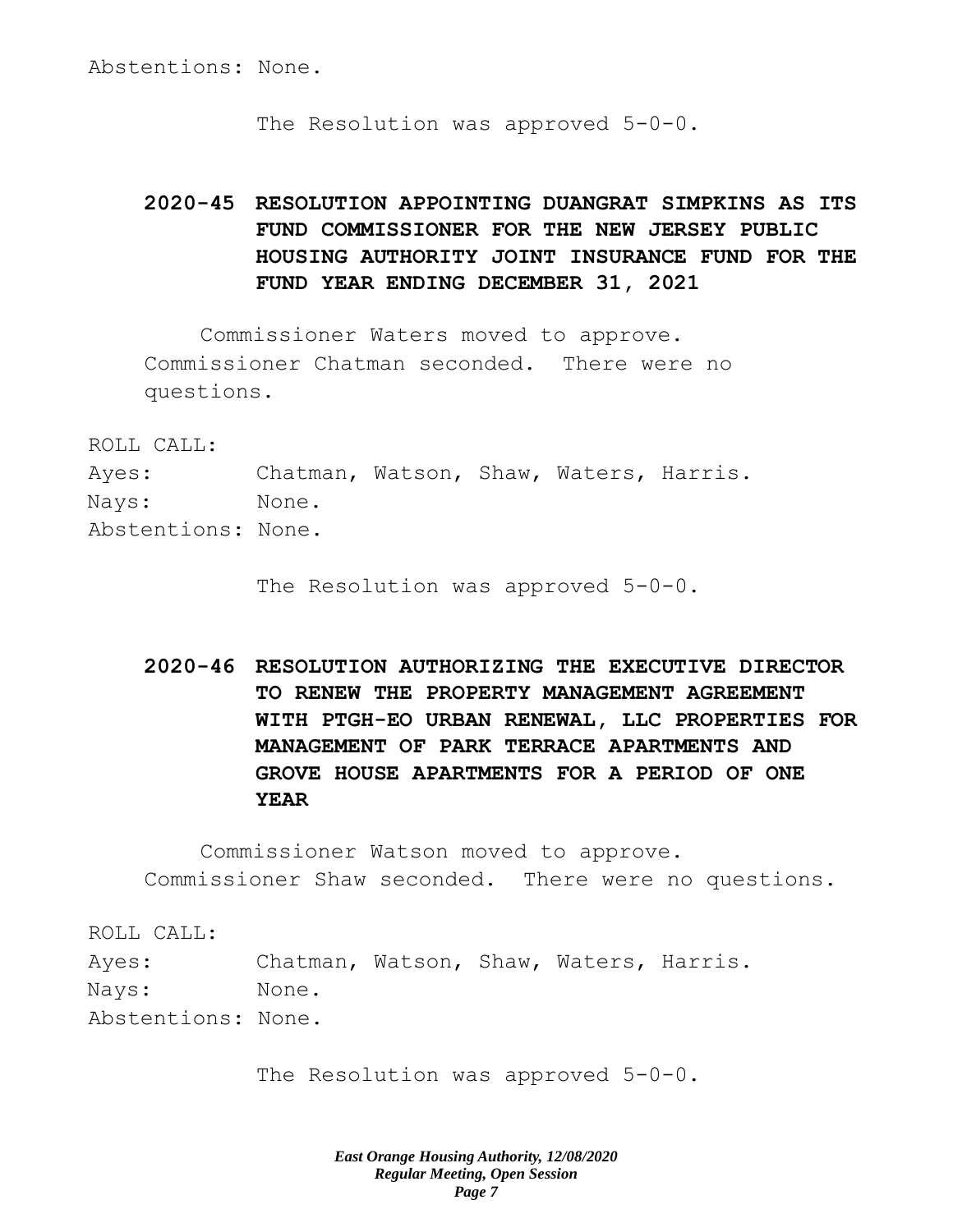# **2020-47 RESOLUTION APPOINTING WILBERT GILL AS THE QUALIFIED PURCHASING AGENT FOR THE EAST ORANGE HOUSING AUTHORITY AND TO SET THE BID THRESHOLD AT \$44,000**

Commissioner Watson moved to approve. Commissioner Chatman seconded. There were no questions.

ROLL CALL:

Ayes: Chatman, Watson, Shaw, Waters, Harris.

Nays: None.

Abstentions: None.

The Resolution was approved 5-0-0.

# **2020-48 RESOLUTION AUTHORIZING COLLABORATING WITH EAST ORANGE CDC, SIERRA HOUSE AND PROUD LIVING FOR THE 2020 HOLIDAY TOY DRIVE**

Commissioner Chatman moved to approve.

Commissioner Waters seconded. There were no questions.

ROLL CALL:

Ayes: Chatman, Watson, Shaw, Waters, Harris.

Nays: None.

Abstentions: None.

The Resolution was approved 5-0-0.

**2020-49 RESOLUTION APPROVING ADDITION OF A FULL-TIME HOUSING CHOICE VOUCHER (HCV) HOUSING ASSISTANCE TECHNICIAN AT SALARY RANGE OF \$38,424 - \$64,904 PER YEAR, EFFECTIVE JANUARY 1, 2021** 

Commissioner Chatman moved to approve. Commissioner Watson seconded. There were no questions.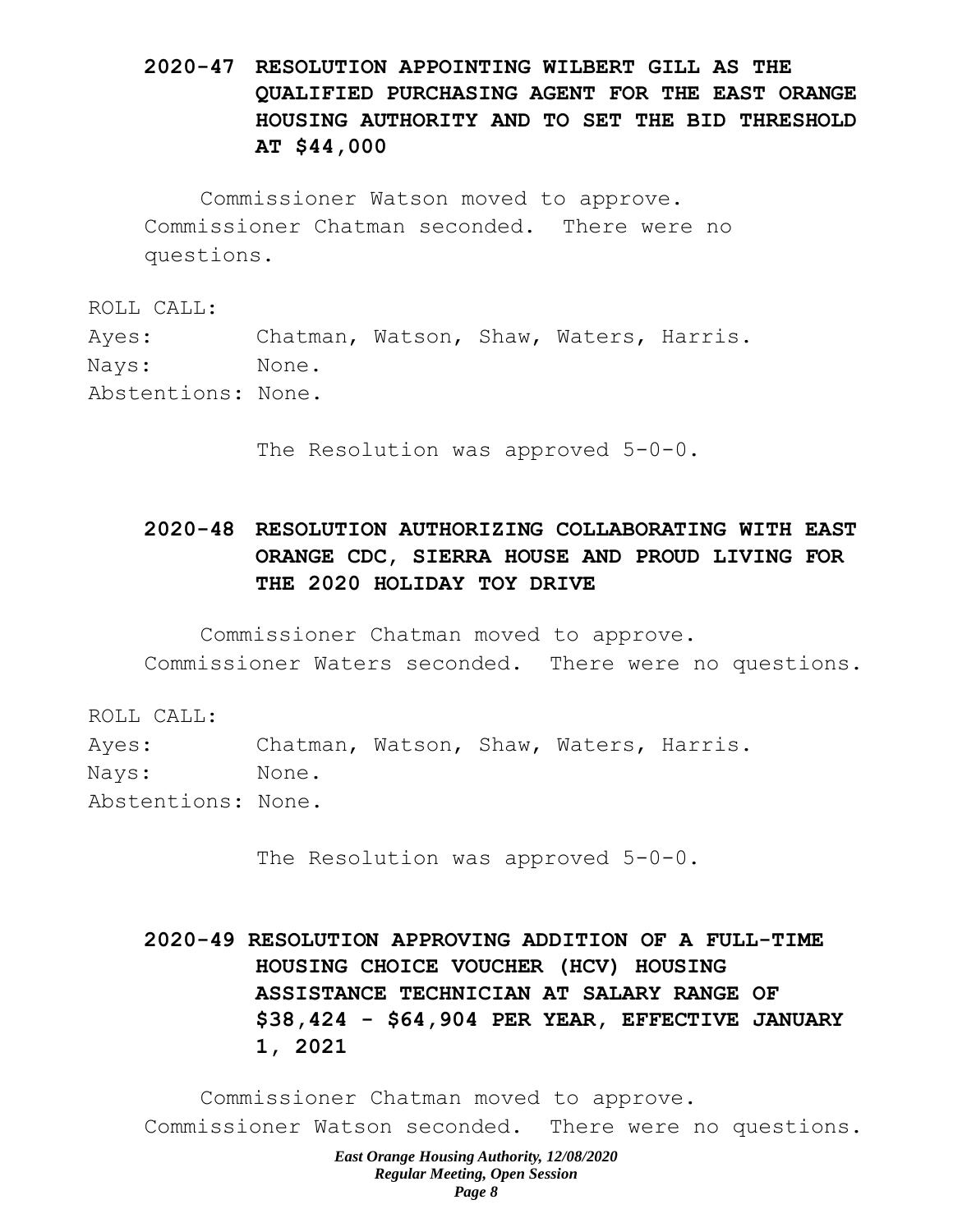ROLL CALL:

Ayes: Chatman, Watson, Shaw, Waters, Harris. Nays: None.

Abstentions: None.

The Resolution was approved  $5-0-0$ .

**2020-50 RESOLUTION APPROVING CREATION OF A PART-TIME, NON-EXEMPT POSITION OF ACCOUNTING ASSISTANT WITH A SALARY RANGE OF \$28,080 - \$39,000 PER YEAR, EFFECTIVE JANUARY 1, 2021** 

Commissioner Waters moved to approve. Commissioner Shaw seconded. There were no questions.

ROLL CALL: Ayes: Chatman, Watson, Shaw, Waters, Harris. Nays: None. Abstentions: None.

The Resolution was approved 5-0-0.

**2020-51 RESOLUTION AUTHORIZING THE TRANSFER OF \$50,000 OF DEVELOPMENT FEES EARNED ON THE HALSTED STREET SENIOR HOUSING PROJECT TO EAST ORANGE HOUSING COMMUNITY DEVELOPMENT CORPORATION FOR AFFORDABLE HOUSING AND OTHER COMMUNITY-BASED PROGRAMS** 

Commissioner Waters moved to approve. Commissioner Watson seconded. There were no questions.

ROLL CALL:

Ayes: Chatman, Watson, Shaw, Waters, Harris. Nays: None. Abstentions: None.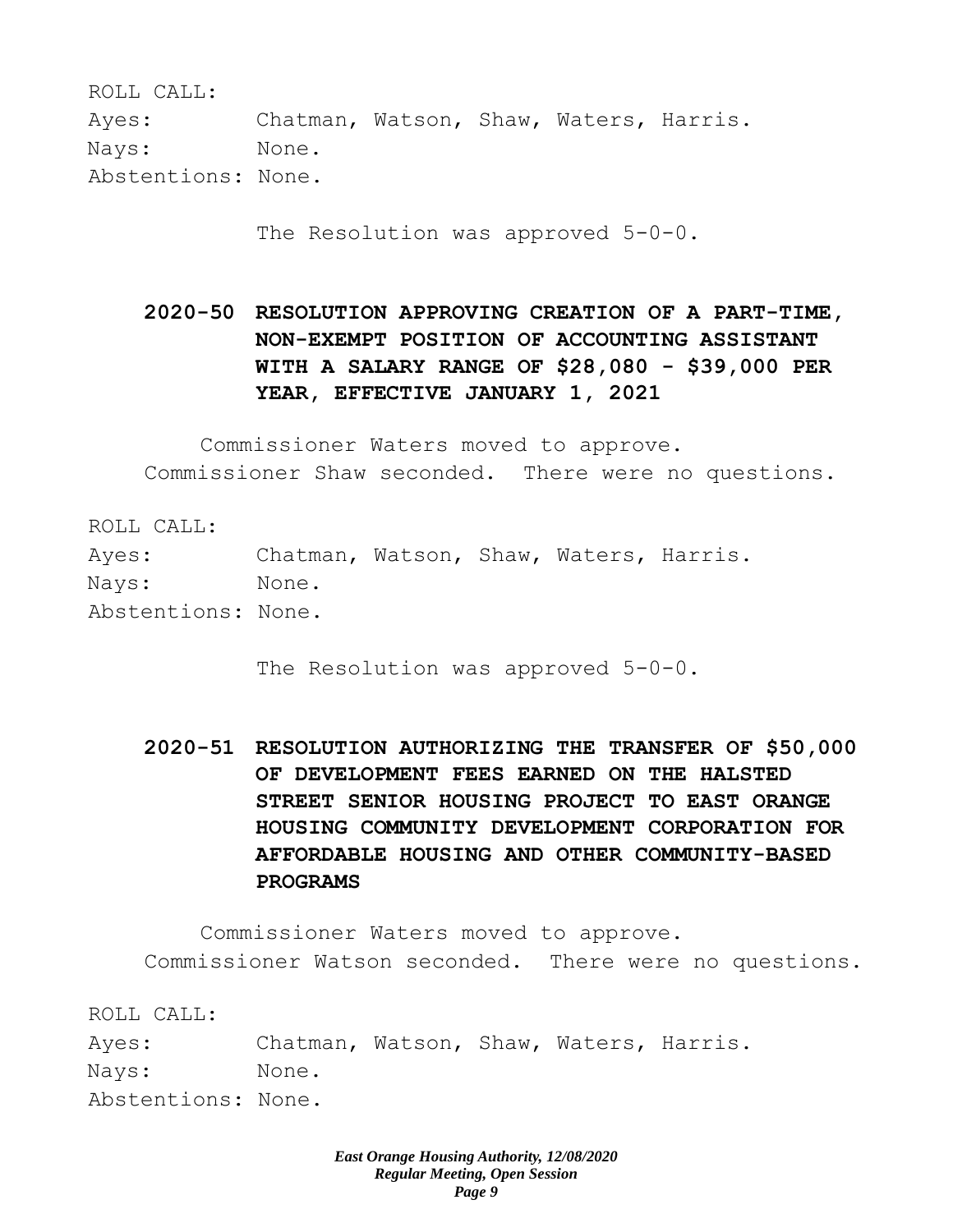The Resolution was approved 5-0-0.

# **2020-52 RESOLUTION AUTHORIZING PAYMENT OF 2020 DISCRETIONARY PAYMENT TO STAFF IN AN AMOUNT NOT TO EXCEED \$25,000 IN AGGREGATE**

Commissioner Chatman moved to approve. Commissioner Waters seconded. There were no questions.

ROLL CALL: Ayes: Chatman, Watson, Shaw, Waters, Harris. Nays: None. Abstentions: None.

The Resolution was approved 5-0-0.

### **NOMINATIONS FOR CHAIRMAN OF THE EOHA:**

Commissioner Harris nominated Commissioner Waters to be Chairman of the EOHA Board of Commissioners. Commissioner Chatman seconded.

As there were no other nominations, Commissioner Harris moved to close the nominations. Commissioner Watson seconded.

ROLL CALL TO CLOSE NOMINATIONS FOR TREASURER: Ayes: Chatman, Waters, Watson, Harris, Shaw. Nays: None. Abstentions: None.

# **2020-53 RESOLUTION ELECTING COMMISSIONER WATERS FOR THE POSITION OF CHAIRPERSON FOR THE BOARD OF COMMISSIONERS FOR 2021**

Commissioner Harris moved to approve.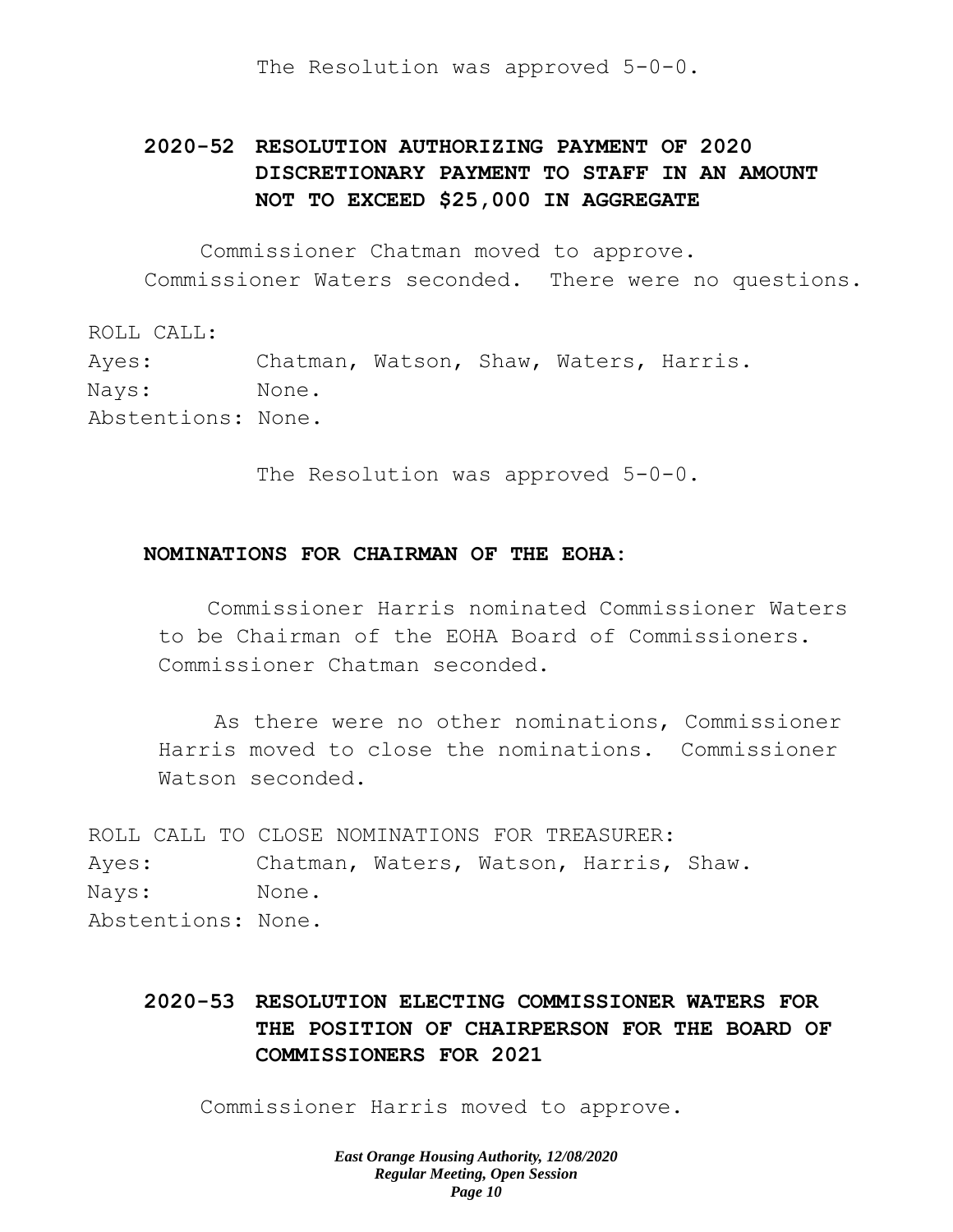Commissioner Chatman seconded. There were no questions.

ROLL CALL: Ayes: Chatman, Watson, Shaw, Waters, Harris. Nays: None. Abstentions: None.

The Resolution was approved 5-0-0.

# **NOMINATIONS FOR VICE-CHAIR:**

Commissioner Harris nominated himself to be Vice-Chairman of the EOHA Board of Commissioners. Commissioner Watson seconded.

As there were no other nominations, Commissioner Watson moved to close the nominations. Commissioner Chatman seconded.

ROLL CALL TO CLOSE NOMINATIONS FOR VICE-CHAIRMAN: Ayes: Chatman, Waters, Watson, Harris, Shaw. Nays: None. Abstentions: None.

# **2020-54 RESOLUTION ELECTING COMMISSIONER HARRIS FOR THE POSITION OF VICE CHAIRPERSON FOR THE BOARD OF COMMISSIONERS FOR 2021**

Commissioner Waters moved to approve. Commissioner Watson seconded. There were no questions.

ROLL CALL:

Ayes: Chatman, Watson, Shaw, Waters, Harris. Nays: None. Abstentions: None.